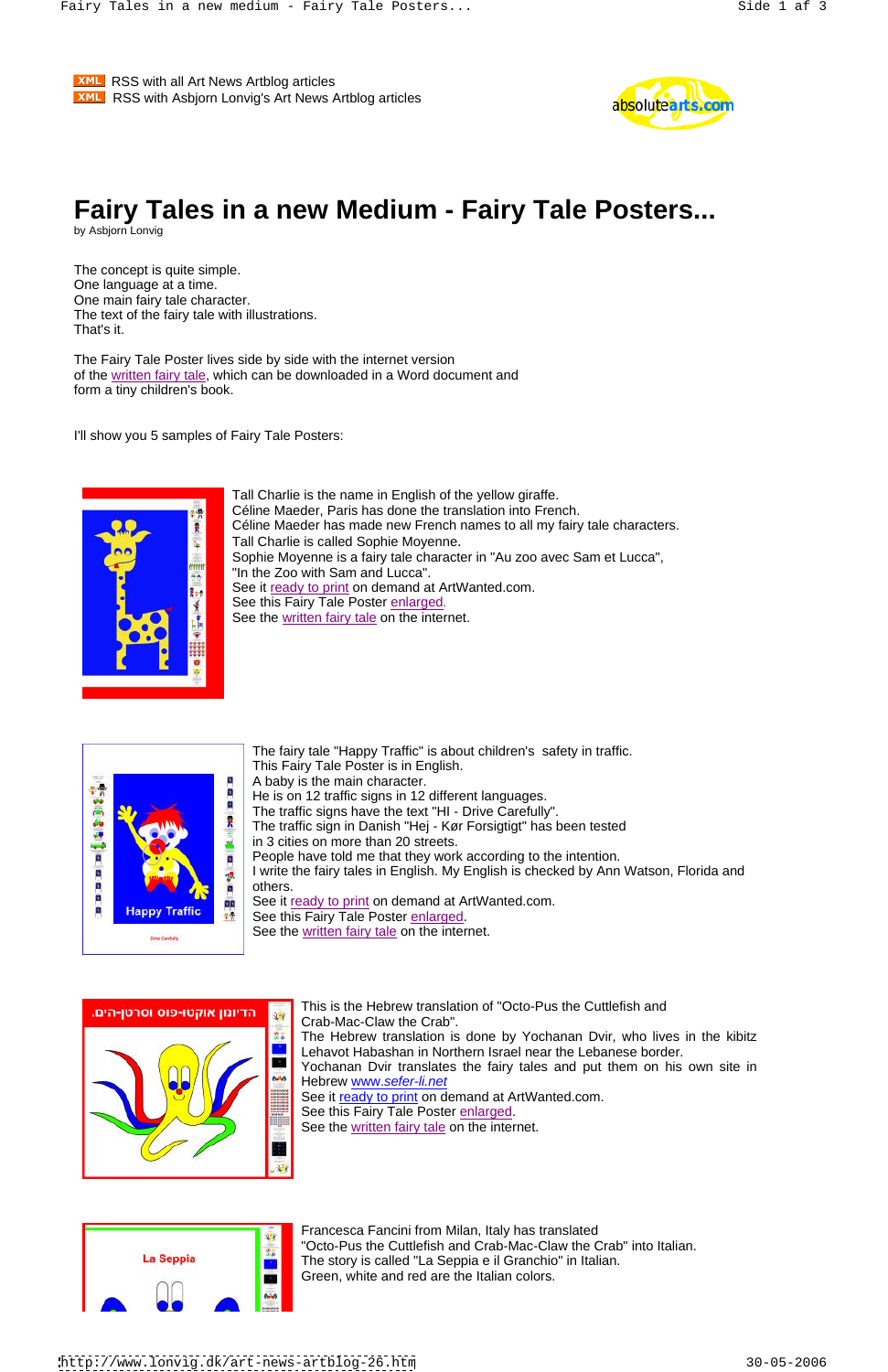See it ready to print on demand at ArtWanted.com. See this Fairy Tale Poster enlarged. See the written fairy tale on the internet.



The fairy tales are translated into Chinese by Ni Duan, Hangzhou, China.

Hangzhou is the capital of China's Zhejiang Province 120 miles south west of Shanghai.

A small Chinese city of 7 million people!!!

Ni Duan and Jan Engberg, Shanghai are helping me to find a Chinese publisher.

See it ready to print on demand at ArtWanted.com.

See this Fairy Tale Poster enlarged.

See the written fairy tale on the internet.

Translation into Japanese and Danish has been finished. Translation into Spanish, Persian and Hebrew is in process. When this project is finished I think there are 50 Fairy Tale Posters.

## **Thoughts**

Fairy Tale Posters. Why? Any use?

## **ATTENTION**

## **COPYRIGHT ASBJORN LONVIG**

see Asbjorn Lonvig's Copyright - Business Concept - Disclaimer

Fairy Tales in a new medium - Fairy Tale Posters... - Art News Artblog by Asbjorn Lonvig. Fairy Tales in a new medium - Fairy Tale Posters... - Art News Artblog by Asbjorn Lonvig. Fairy Tales in a new medium - Fairy Tale Posters... - Art News Artblog by Asbjorn Lonvig. Fairy Tales in a new medium - Fairy Tale Posters... - Art News Artblog by Asbjorn Lonvig. Fairy Tales in a new medium - Fairy Tale Posters... - Art News Artblog by Asbjorn Lonvig. Fairy Tales in a new medium - Fairy Tale Posters... - Art News Artblog by Asbjorn Lonvig. Fairy Tales in a new medium - Fairy Tale Posters... - Art News Artblog by Asbjorn Lonvig. Fairy Tales in a new medium - Fairy Tale Posters... - Art News Artblog by Asbjorn Lonvig.

<http://www.lonvig.dk/art-news-artblog-26.htm> 30-05-2006